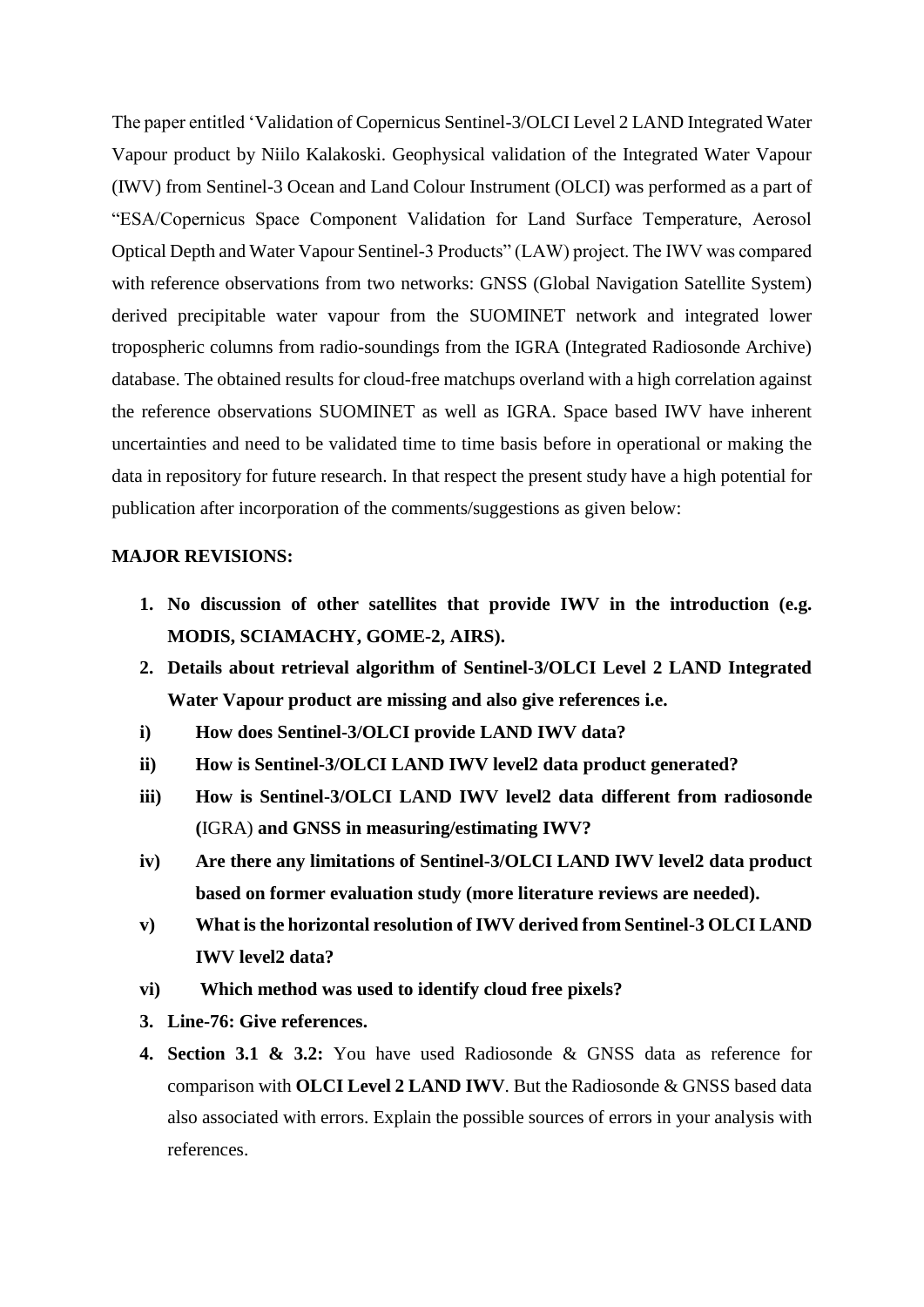**5. For IWV matchups a macro pixel of 31 × 31 OLCI pixels (i.e. a surface of around 10 by 10 km) with central pixel over each reference station is extracted at each overpass. What is horizontal resolution of OLCI IWV products and why you have selected 31x31 pixels? Have you applied any interpolation technique for resampling of OLCI IWV data over reference?**

## **Specific Comments:**

6. All ground-based measurements acquired in a time window of  $+/- 3$  hours are considered.

It is not clear here in matchup criteria of time window of  $+/- 3$  hours you considering for radiosonde (IGRA) or GNSS. Kindly mention time window for radiosonde (IGRA) for consideration of data along with which UTC data have been utilized for this study and same for GNSS also.

- 7. Missing satellite observations were only filtered from the database in the case of operational issues or radio frequency interference (RFI) contamination. How radio frequency interference (RFI) contamination occur in your data?
- 8. For all matchups, we applied an additional quality check according to quality flags. The matchups with failed inversion (WV\_FAIL flag set) or with cloud warning flag (CLOUD), were discarded.

For this study, you have chosen data from Sentinel-3 OLCI LAND IWV during cloud free pixel only then why again applied additional quality check. Please clarify.

9. For each matchup, the satellite-reference observation pair with smallest time difference was chosen. For SUOMINET, matchups with time differences larger than 15 minutes, or nominal error larger than 2 kg/m2 were not used.

Kindly give the references.

10. The dispersal of the differences is considerably higher for IGRA matchups, partly due to longer time differences allowed, and the drift of the sondes during the ascent.

Higher differences may due to the radiosonde ascents drift and vertical extent will be different over different geographical domains. Similarly, the collocations matchups of clear sky pixel retrievals will vary and hence the differences values also vary latitudinal.